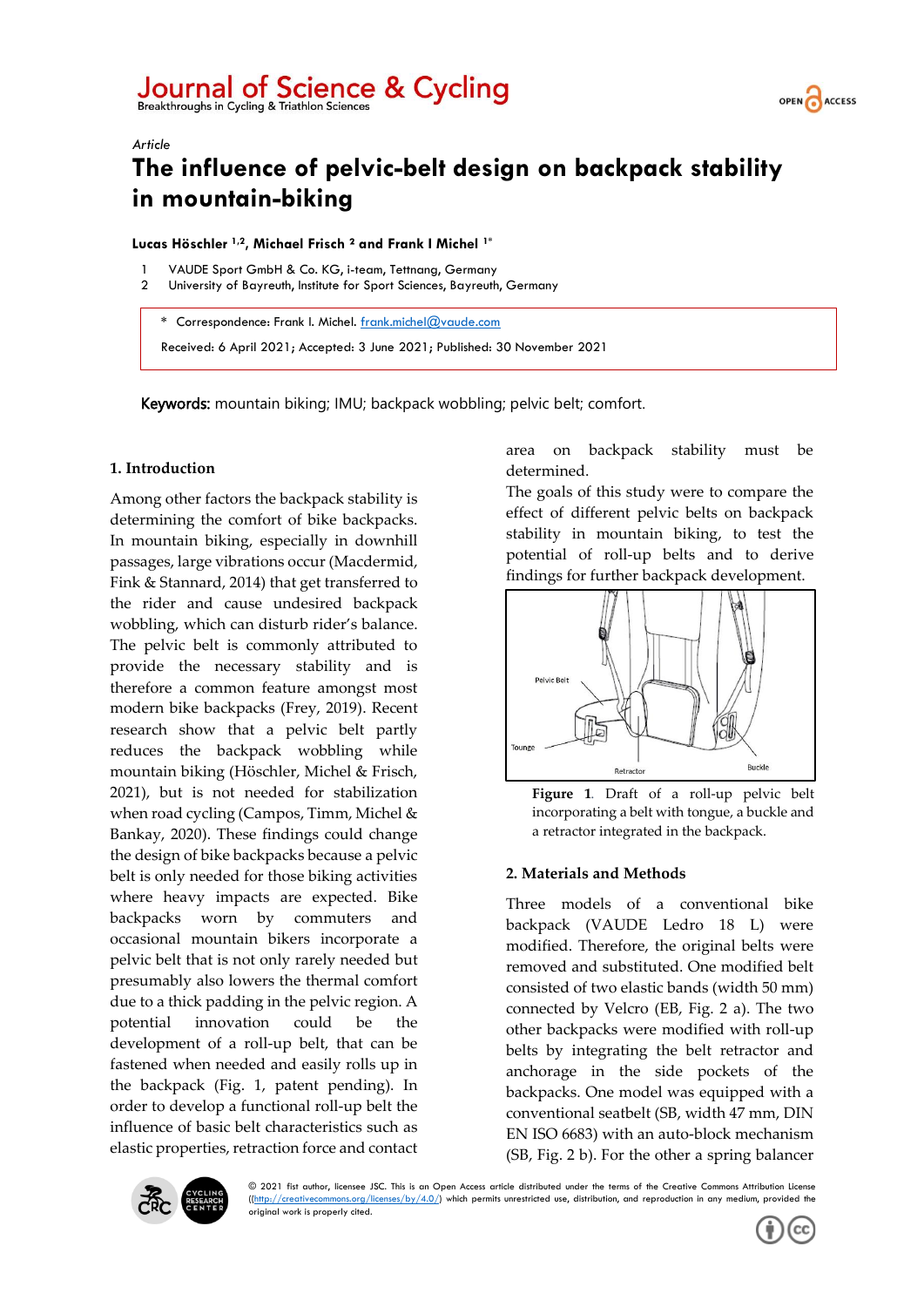with thin cord (diameter 2 mm, MOLEX) and adjustable retraction force (set to 5 and 20 N) was used (SPRING5; SPRING20, Fig. 2 c). An unmodified bike backpack (VAUDE Moab II 16L) with a conventional pelvic belt was used for comparison (CB, Fig. 2 d). All backpacks were filled and loaded with 4 kg additional weight.



**Figure 2.** Belt conditions: (**a**) Elastic Band (EB), (**b**) Seatbelt (SB), (**c**) Spring balancer (SPRING5 & SPRING20), (**d**) Conventional Belt (CB).

The influence of the different belts on backpack stability was tested with 11 healthy, male recreational cyclists (age  $35.8 \pm 8.3$  years, height  $180 \pm 4$  cm, mass 72.8 ± 5.7 kg, training workload 228 ± 196 km/month). They used a 29" hard-tail MTB (Centurion Backfire) to ride over an uneven ramp (length 2.5 m, height 0.3 m) while wearing the different belts (Fig. 3). No instructions were giving on riding technique. Triaxial IMUs (sampling frequency 2000 Hz, Myon Aktos) were used to measure the accelerations of rider and backpack during 5 trials. Two of them were placed on the spine at the height of the 7th crevicular vertebra (C7) and the 2nd sacral vertebra (SACRUM). Two corresponding IMUs were fixed inside the backpack at the upper (TOP) and lower end (BOTTOM) of the back plate.

A script written in Matlab R2020a (The MathWorks, Natick, USA) was used for data analysis. 3D- accelerometer data was filtered with a 2nd order Butterworth filter at 10 Hz and used to calculate the resultant acceleration. The regional backpack wobbling (BPW) was calculated as the ratio between the integrated acceleration of the backpack segment and the corresponding body position (TOP/C7, BOTTOM/SACRUM) averaged over 5 trials. For statistical analysis, the paired t-test (p=0.05) was used after normality had been proven by the Shapiro–Wilk test.

All trials were filmed from a sagittal view (resolution 1024p, 30 fps) to visualize the backpack displacements (Fig. 4). Subjective feedback regarding backpack wobbling and overall comfort was provided with a standardized questionnaire.



**Figure 3**. Experimental set-up: Subject biking over the ramp.



**Figure 4**. Sagittal view of two belt conditions: (**a**) Seatbelt, (**b**) Elastic band.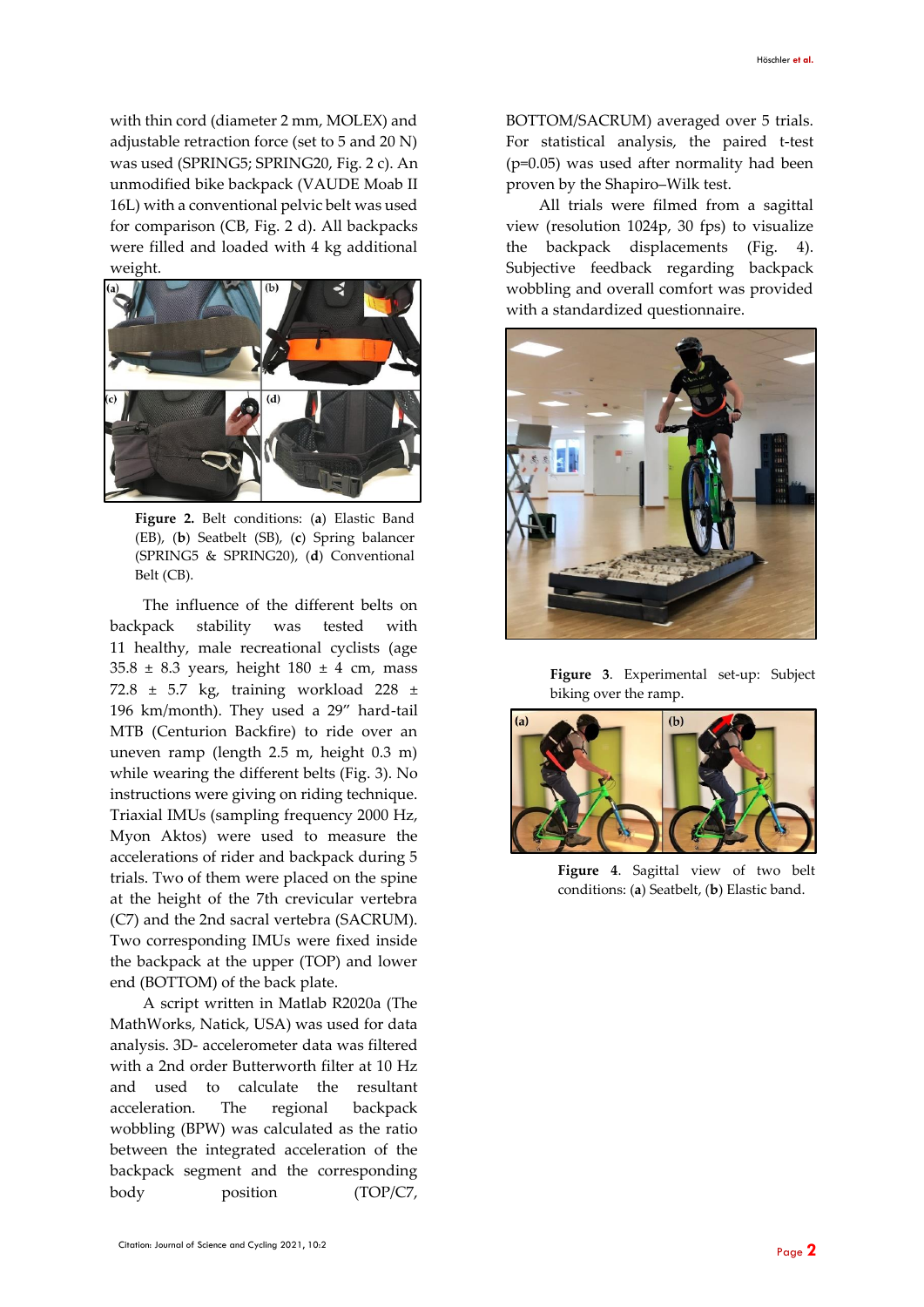#### **3. Results**

No significant differences were found between the belts for the BPW at the top region. Regarding the bottom region, the CB condition had significantly smaller BPW values than EB (p=0.003), SB (p=0.011), SPRING5 (p=0.002) and SPRING20 (p=0.001). Out of the roll-up belts, SB showed less BPW in the bottom region than SPRING5 (p=0.035) and SPRING20 (p=0.036). There were no significant differences between the two spring forces (p=0.489) (Fig. 5). The subjective perception of the backpack wobbling was mostly in good agreement with the measured values (Fig. 6).



(BPW) of the different belts. Conventional belt (CB), elastic band (EB), seatbelt (SB), spring balancer at 5 and 20 N (SPRING5, SPRING20). \* p < 0.05, \*\* p < 0.01.



Figure 6. Perceived backpack wobbling.

## **4. Discussion**

The modified belts used in this study could not stabilize the backpack to the same amount as the conventional belt. In agreement with previous findings the backpack stability in the top region was not influenced by any of the pelvic belts (Höschler et al., 2021).

The higher BPW of the EB compared to the CB condition indicates that belts made of elastic material do not provide adequate stability for mountain biking. Pelvic belts should be manufactured of somewhat stiff material or use a combination of stiff and elastic materials. However, the feedback on perceived wobbling and the overall comfort was positive, especially regarding unhindered abdominal respiration, so the development of more elastic belts should be considered.

Comparing the different roll-up belts, the seat belt provided a greater wobbling reduction than the spring balancer presumably caused by the larger contact area, frictional properties, or the blocking mechanism of the seat belt. No differences in stability were found between the two spring forces, indicating that there is no increase in stability with higher strap forces for thin belts.

The differences between subjective and measured wobbling can be explained by the variety of riding styles between the subjects. The direction of the backpack displacement was primarily vertical (Fig. 4). This highlights the importance of a sufficiently stabilized backpack when mountain biking. A functional pelvic belt will prevent the backpack from hitting the head and disturbing rider's balance (Frey, 2019).

Subjects reported a low overall comfort caused by continuous blocking and abdominal compression of the SB. The spring balancer was assessed more positively for being inconspicuous and barely noticeable, yet the perceived wobbling was higher. This highlights the importance of both, subjective feedback and biomechanical analysis for backpack research. If further improved towards comfort for SB or towards stability for the spring balancer, roll-up belts could be an innovative feature for bike backpacks by providing some degree for stability when mountain biking and being easily hidden when cycling on road or gravel.

Future studies should focus on understanding the role friction plays on backpack stability and compare the thermal comfort of different pelvic belts. Roll-up belts